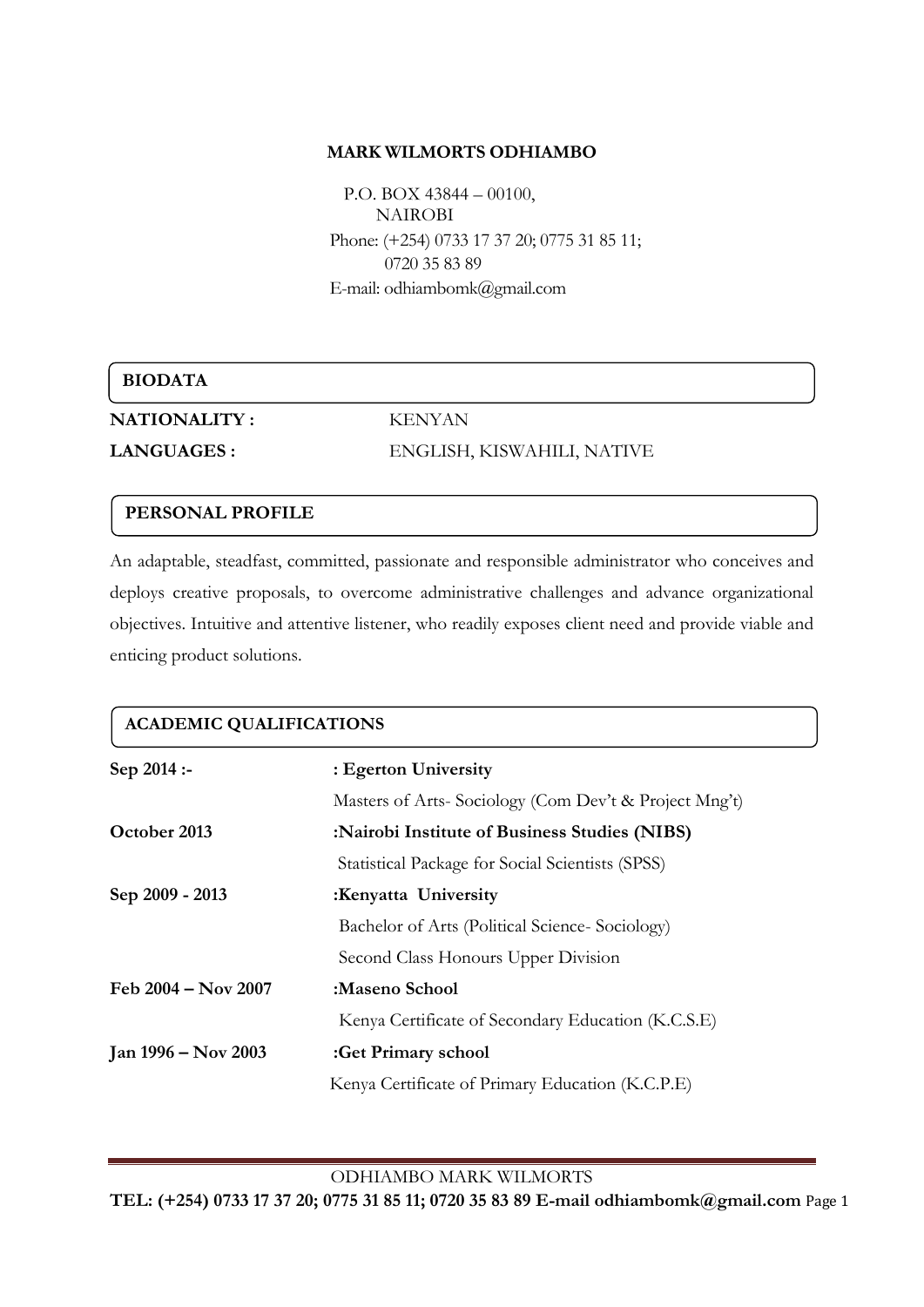# **ADDITIONAL SKILLS**

| <b>August 10th 2018</b> | kenyatta University                                                                                                                                                                                                                                          |
|-------------------------|--------------------------------------------------------------------------------------------------------------------------------------------------------------------------------------------------------------------------------------------------------------|
|                         | <b>Bioethics Training</b>                                                                                                                                                                                                                                    |
|                         | A one day training on Ethical Issues in Research conducted by<br>Professor Elizabeth Bukusi of KEMRI at Kenyatta University<br>Conference Centre.                                                                                                            |
| <b>June 2018</b>        | <b>Kenyatta University</b>                                                                                                                                                                                                                                   |
|                         | Governance, Risk and Compliance Training                                                                                                                                                                                                                     |
|                         | Implementors Workshop Training on Information Security<br>Management Systems (ISMS) conducted by Margaret Mukira of<br>Mileview College in Kenyatta University from $28th - 29th$ June,<br>2018 at Business Students Services Centre                         |
|                         | <b>Awareness Course</b>                                                                                                                                                                                                                                      |
|                         | Risk Awareness Course Training on Information Security and<br>requirements of ISO/IEC 27001:2013 coordinated by Mileview<br>College in Kenyatta University from $18th - 22nd$ June, 2018 at<br><b>Business Students Services Centre</b>                      |
| <b>May 2018</b>         | <b>Kenyatta University</b>                                                                                                                                                                                                                                   |
|                         | <b>Enterprise Risk Management Course</b>                                                                                                                                                                                                                     |
|                         | Risk Management Workshop training on Risk Management<br>process coordinated by Eddie de Vries of OneSource Africa and<br>hosted by Kenyatta University from 8 <sup>th</sup> to 11 <sup>th</sup> May, 2018 at<br>Kenyatta University Conference Centre (KUCC) |
| February 2018           | Kenyatta University                                                                                                                                                                                                                                          |
|                         | Secretariat member of the BAL Workshop Steering Committee<br>that coordinated the 'Being A Leader' International Workshop<br>Training hosted by Kenyatta University from 18 <sup>th</sup> to 25 <sup>th</sup> February,<br>2018 at KUCC                      |
|                         | Secretariat committee member that coordinated the 1 <sup>st</sup> Regional<br>Conference on Drug Demand Reduction and Supply Suppression,<br>spearheaded by Department of Psychology, held between 21 <sup>st</sup> and<br>23rd February, 2018 at BSSC       |
| November 2017           | Appointed as a member of a university staff establishment<br>implementation committee                                                                                                                                                                        |
|                         | Roles:                                                                                                                                                                                                                                                       |

ODHIAMBO MARK WILMORTS

**TEL: (+254) 0733 17 37 20; 0775 31 85 11; 0720 35 83 89 E-mail odhiambomk@gmail.com** Page 2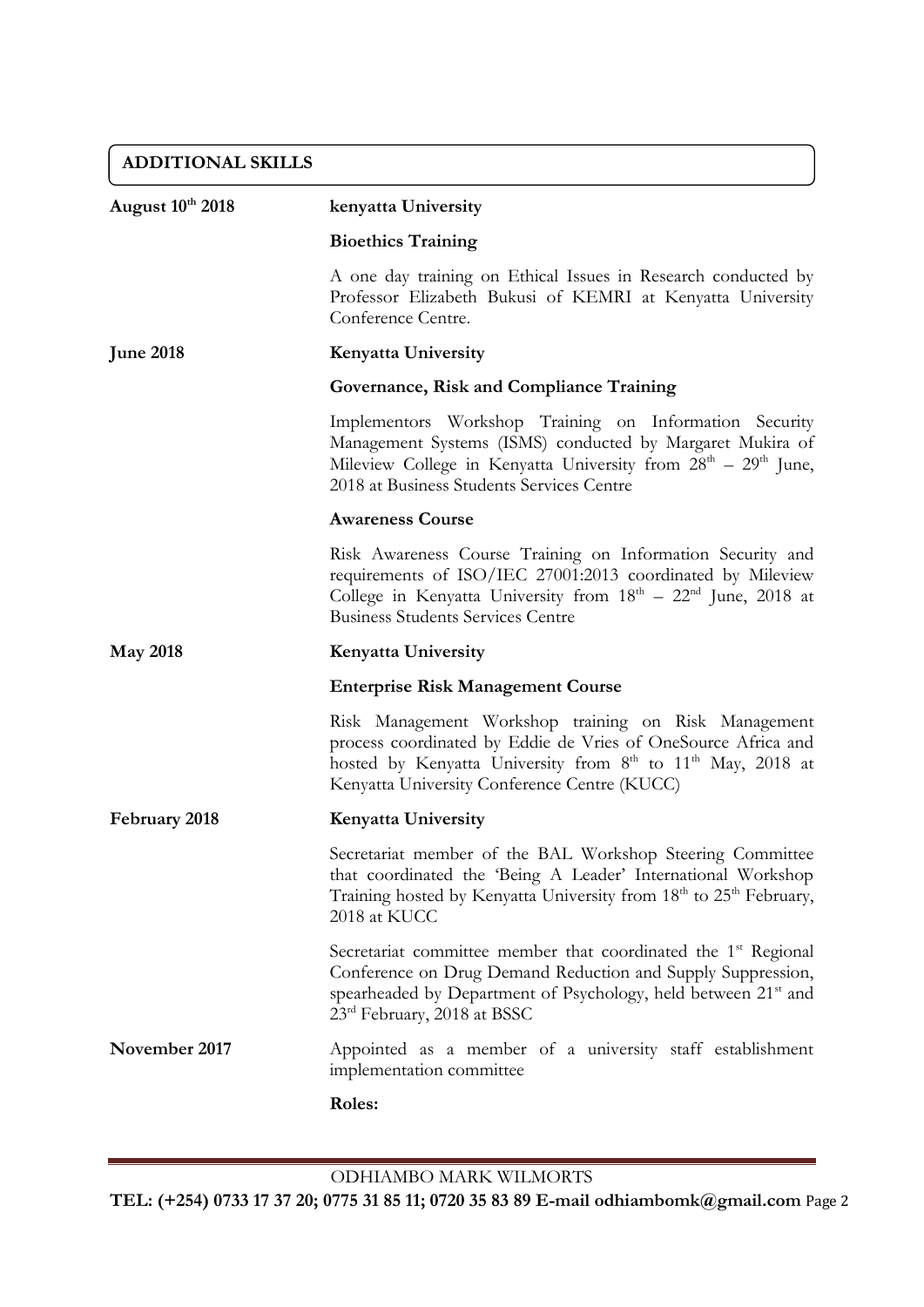|                  | Deliberate and recommend the establishment of the academic staff<br>in the University                                                                                                                                                       |
|------------------|---------------------------------------------------------------------------------------------------------------------------------------------------------------------------------------------------------------------------------------------|
|                  | Discuss and recommend on the required number of units a<br>lecturer should teach in a semester                                                                                                                                              |
|                  | Evaluate the the reduction of student-lecturer ratio                                                                                                                                                                                        |
|                  | Establish ways in which the University should do away with part-<br>time lecturers to improve the quality of learning                                                                                                                       |
|                  | To recommend the required numbeer of tutorial fellows in each<br>department                                                                                                                                                                 |
| <b>June 2017</b> | YALINETWORK (Young African Leadership<br>Initiative) Certificates on Understanding Elections & Civic<br>Responsibility                                                                                                                      |
|                  | Responsible Leadership on Transparency & Good Governance                                                                                                                                                                                    |
| April 2017       | <b>Salaries and Remuneration Commission (SRC)</b>                                                                                                                                                                                           |
|                  | Training on Job Evaluation for Public Officers at Kenyatta<br>University                                                                                                                                                                    |
| April 2017       | <b>Kenyatta University</b>                                                                                                                                                                                                                  |
|                  | Member of the Local Organizing Committee (LOC) that<br>coordinated the administrative and logistical operations of the<br>Inaugural CODESRIA, College of Academic mentors Institute<br>workshop training from 10th -20th April 2017 at KUCC |

**Advanced Computer skills** – (office applications including Microsoft Suite)

| <b>WORK EXPERIENCE</b> |                                                                                                                                |
|------------------------|--------------------------------------------------------------------------------------------------------------------------------|
| $Jan 2017: -$          | <b>KENYATTA UNIVERSITY</b>                                                                                                     |
|                        | Administrative Assistant<br>(School of Humanities and Social Sciences)                                                         |
| Oct 2016-Jan 2017      | <b>KENYATTA UNIVERSITY</b>                                                                                                     |
|                        | Administrative Assistant                                                                                                       |
|                        | (Kenyatta University Ethics Review Committee)                                                                                  |
| Sep-Nov 2013           | <b>COSEKE-KENYA</b>                                                                                                            |
|                        | Digitization Clerk (Data entry, Indexing, Analysis)                                                                            |
| Dec 2011 – May 2013    | <b>DESIGNER TOURS &amp; TRAVEL AFRICA</b><br><b>Distribution logistics officer</b> (Transport and delivery of medical<br>kits) |

## **2010 - 2011:YOUTH ENTERPRISE SCHEME- RONGO**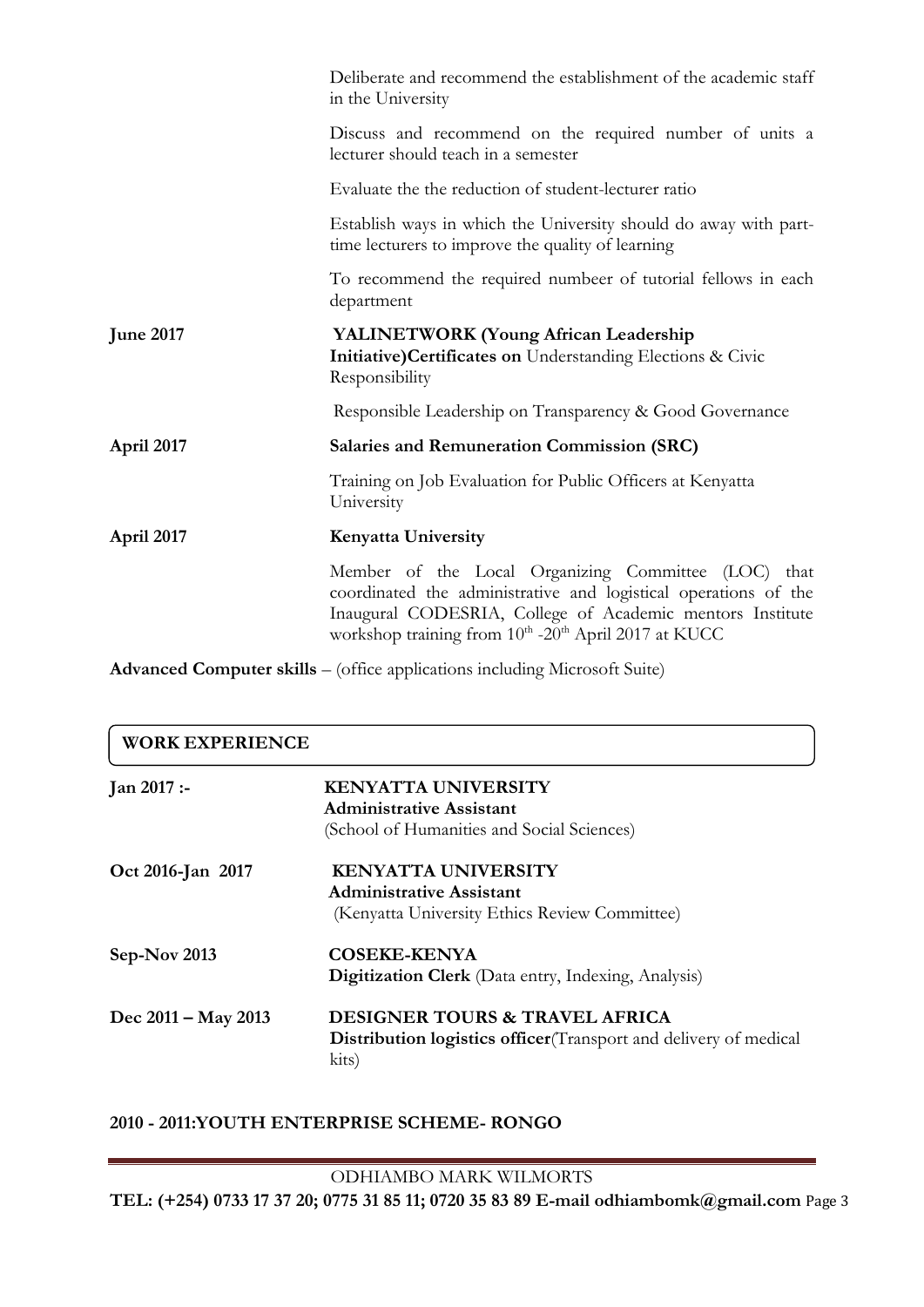**Constituency representative**(coordination, mobilization, registration and vetting of youth groups for the YES- fund, sensitizing and educating youths on the need to engage in income generating projects that can attract funding from the Yes- funding)

### **SKILLS AND COMPETENCIES ACQUIRED FROM WORK EXPERIENCE**

- Communication skills
- Facilitation Skills
- Leadership skills
- Organizational skills
- Take Responsibility
- Teamwork

## **REFEREES**

1. Prof. Henry Okello Ayot

Director,

Institute of Teacher Professional Development,

Kenyatta University,

P.O Box 43844-00100,

Nairobi.

Email: [hoayotk@yahoo.com](mailto:hoayotk@yahoo.com)

Cell Phone: 0722 25 73 47

2. Prof. Chris Shisanya

Dean,

School of Humanities & Social Sciences,

Kenyatta University

P.o Box 43844-00100,

Nairobi.

Email:chris.shisanya@gmail.com

Cell Phone: 0722 31 27 67.

3. Mrs. Elizabeth Karanja

Legal Officer & Secretary to Ethics Review Committee,

Kenyatta University,

ODHIAMBO MARK WILMORTS

**TEL: (+254) 0733 17 37 20; 0775 31 85 11; 0720 35 83 89 E-mail odhiambomk@gmail.com** Page 4